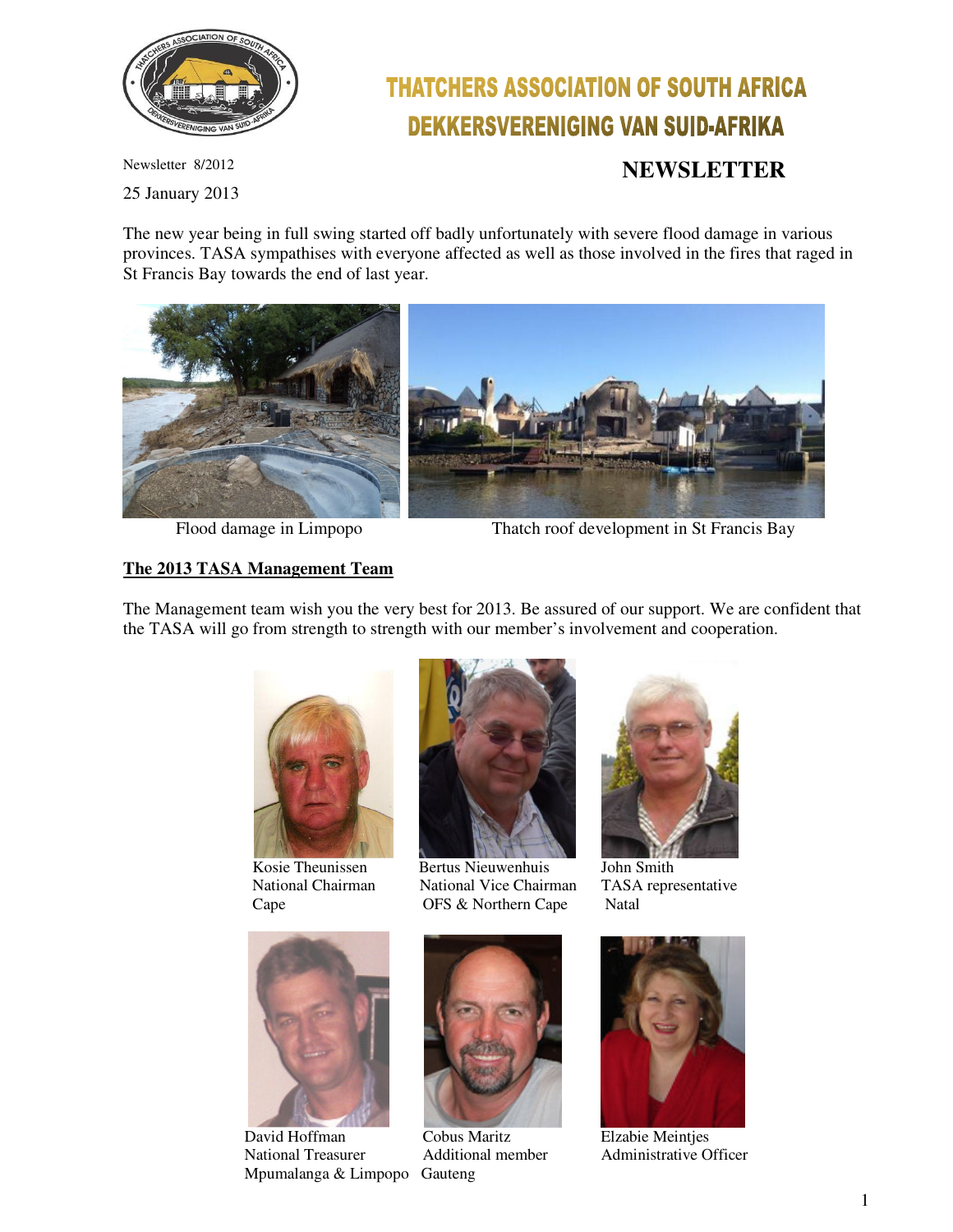## **2013 Annual General Meeting**

Natal will be afforded the opportunity to be the host region for 2013 Annual General Meeting. The TASA financial year ends on 28 February 2013 and the AGM will take place soonest.

Reservation forms will be issued in the course of February 2013 to enable members to make the necessary travel arrangements. Accommodation will be made available at the AGM venue.

Important matters are going to be decided upon affecting each member closely. The message is thus clear - be there to be counted upon.

### **Revised Constitution and Source Documents**

The TASA Constitution and Source documents have been revised and will be made available to members for comment before being tabled at the AGM for approval. The above documents have deficiencies and some clauses are open for misinterpretation.

### **U- and R-Values – Energy Efficiency in Buildings**

All thatched roofs must comply with the SANS 10400-XA and SANS 204 Standard requirements. The correct U-values must be available to the Industry. Air permeable roofs like thatched roofs, are not provided for in the above Act.

Discussions were held with the various relevant authorities such as The National Regulator for Compulsory Specifications (NRCS), various Committees of the SABS, representatives of the Thermal Test Laboratory, etc.

The relevant Regulations were published and are enforceable. The Regulations as it stands must be complied with until the next paragraph therein included as requested by the TASA is legalized, (which can take a few months). That means that the Regulation as it is currently, is enforceable.

The paragraph minuted and included in the SABS SG59-G (Energy Efficiency) and SC60-L (roofs) Committee Meetings reads as follows:

 "A problem arising at plan approval stage with the absence of a R-value for various thatching applications.

Paragraph 4.4.5.5 A thatch type roofing assembly will be deemed to satisfy if it complies with the minimum thickness described in SANS 10400 part L".

A written request from TASA is attached.

Discussions are taking place meanwhile with the various Institutions like the Agrément Board and laboratories to establish a correct value for thatched roofing. The test apparatus available in the RSA and existing testing methods cause problems.

An in depth discussion on this matter will take place at the AGM

#### **Feedback on Adverts in the Newsletter and changes of format**

At a Special Meeting in November 2012, three Associate members namely Firelab, Micon Coatings and Alternative Structures proposed that the format of the Newsletter be changed to provide for adverts for extra income.

No comment was received from bona fide members. Only Alternative Structures (Associate Member) indicated their interest.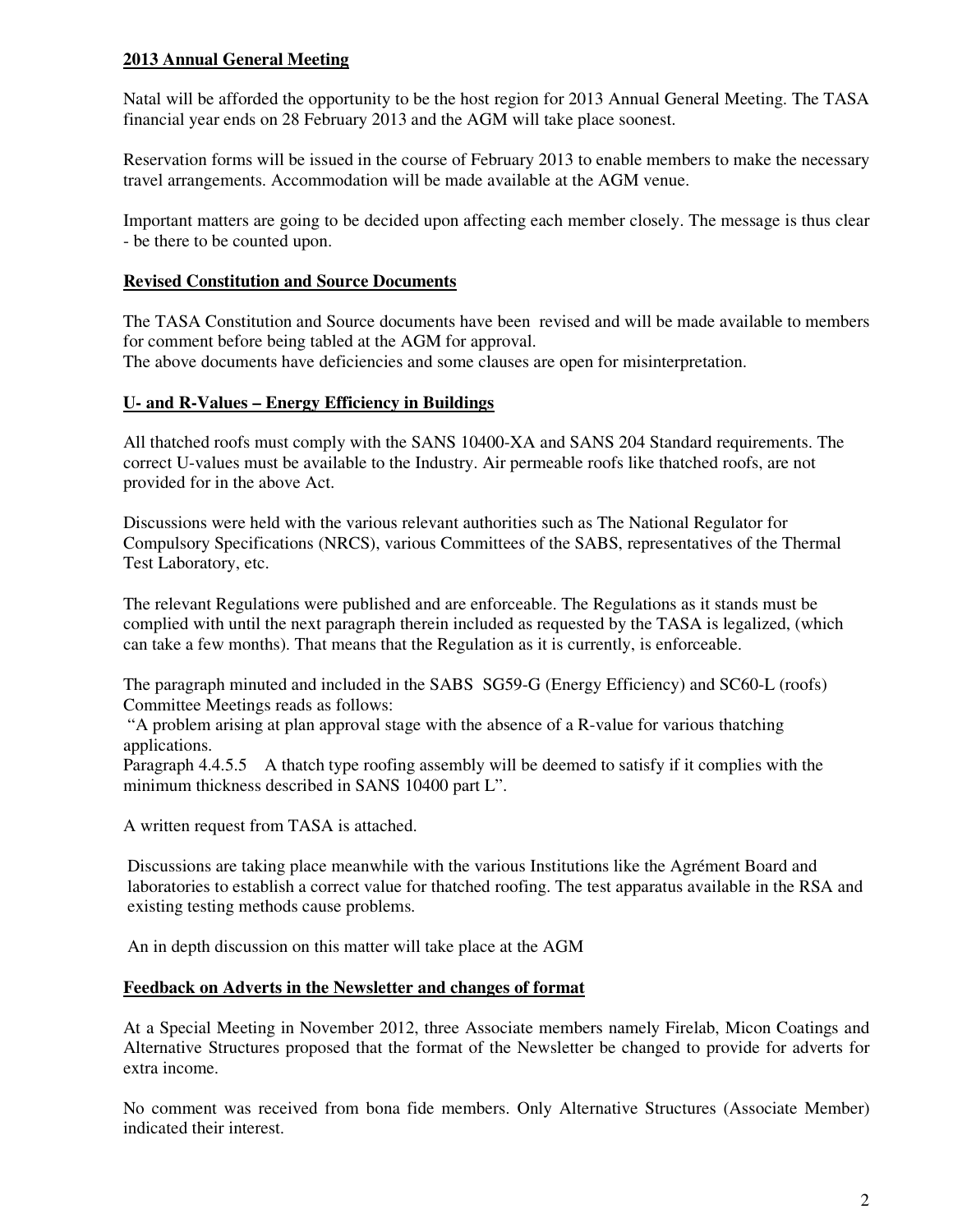This aspect was discussed a long time ago and the decision was taken not to include adverts in the newsletter and to keep the latter as short as possible.

Kind regards

Kosie Theunissen **NATIONAL CHAIRMAN**

Thatchers Association of South Africa Fax 086 6409 151 P O Box 15936<br>LYTTELTON LYTTELTON Email address: admin@sa-thatchers.co.za<br>0140 Webtuiste www.sa-thatchers.co.za

www.sa-thatchers.co.za